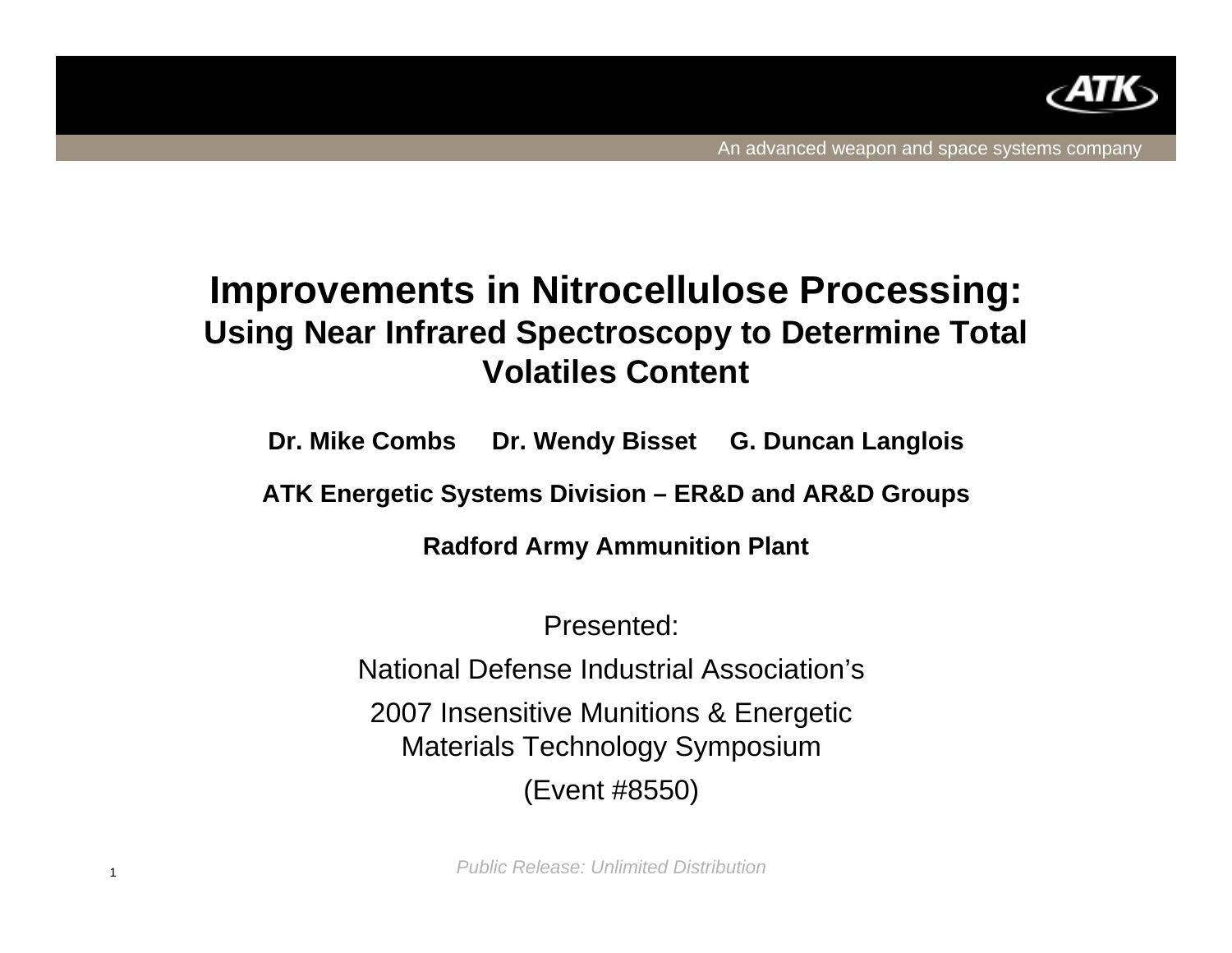# **Outline**



### An advanced weapon and space systems company

- **Importance of Nitrocellulose**
- **Nitrocellulose Processing**
- **Methods Comparison of NC Total Volatiles**
- **Basics of Near Infrared (NIR) Spectroscopy**
- **Advantages of NIR Methods**
- **Impact to Production**
- **Future Work**



Radford Army Ammunition Plant: home of AES

 *These commodities, technology or software were exported from the United States in accordance with the Export Administration Regulations. Diversion contrary to U.S. law is prohibited. ECCN 1C018, No License Required*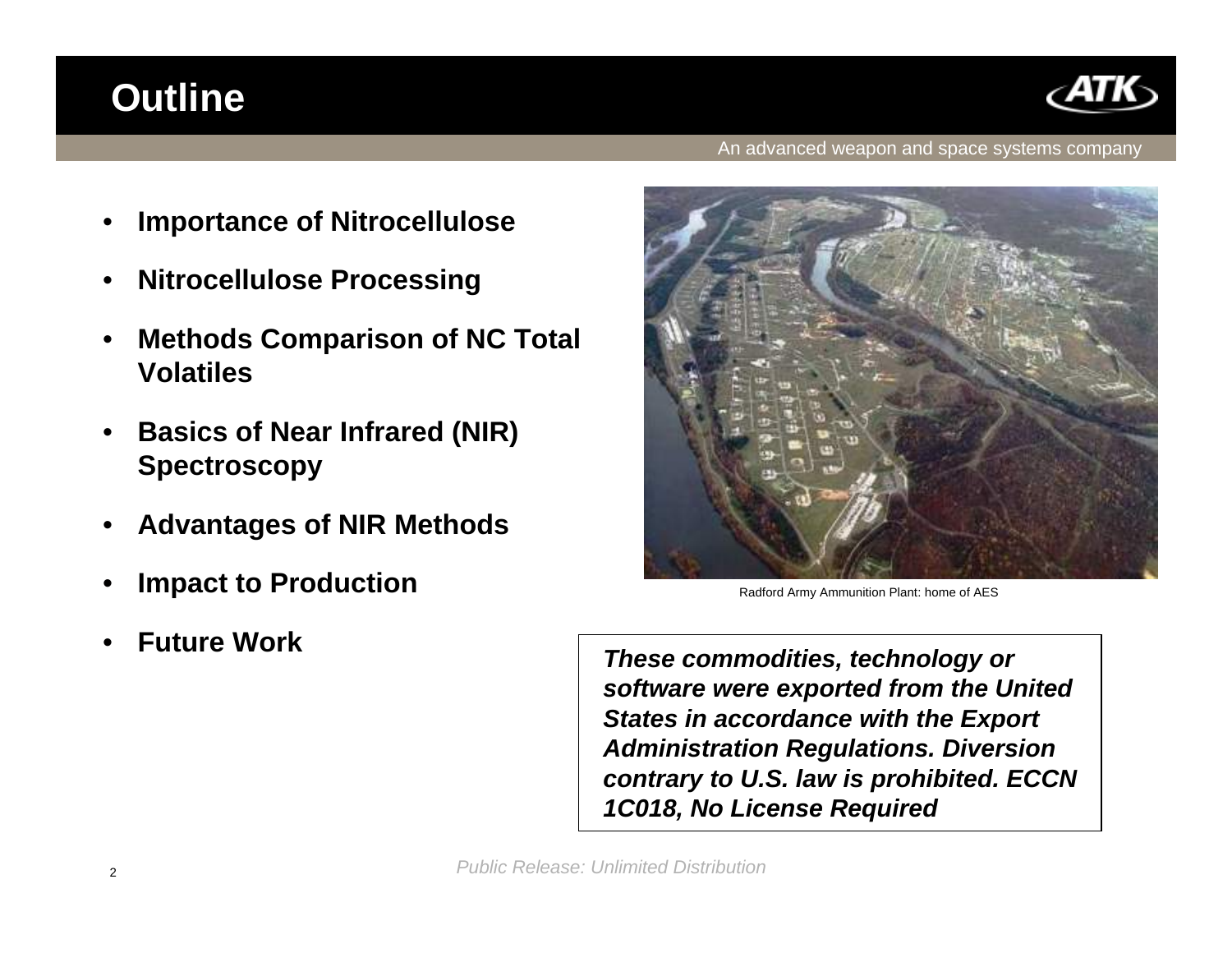# **Importance of Nitrocellulose**



#### An advanced weapon and space systems company

**Nitrocellulose is essential to modern war fighting and produced as a major commodity (Mlbs/year)**

### **Nitrocellulose is the elementary component of almost all gun propellants**

- Can be used as the only energetic material (Single Base)
- Mixed with nitrate esters (NG, DEGDN, TEGDN) to form double-base propellants
- Double-base plus nitramines (NQ, RDX, HMX) to form triple-base propellants

### **RFAAP is sole manufacturer in North America**

**No replacement on horizon**

### **Nitrocellulose Characterization is difficult**

• Traditional Analysis is inefficient and of limited utility





An Essential but Neglected Material that Requires New Analytical Techniques to Improve Product Quality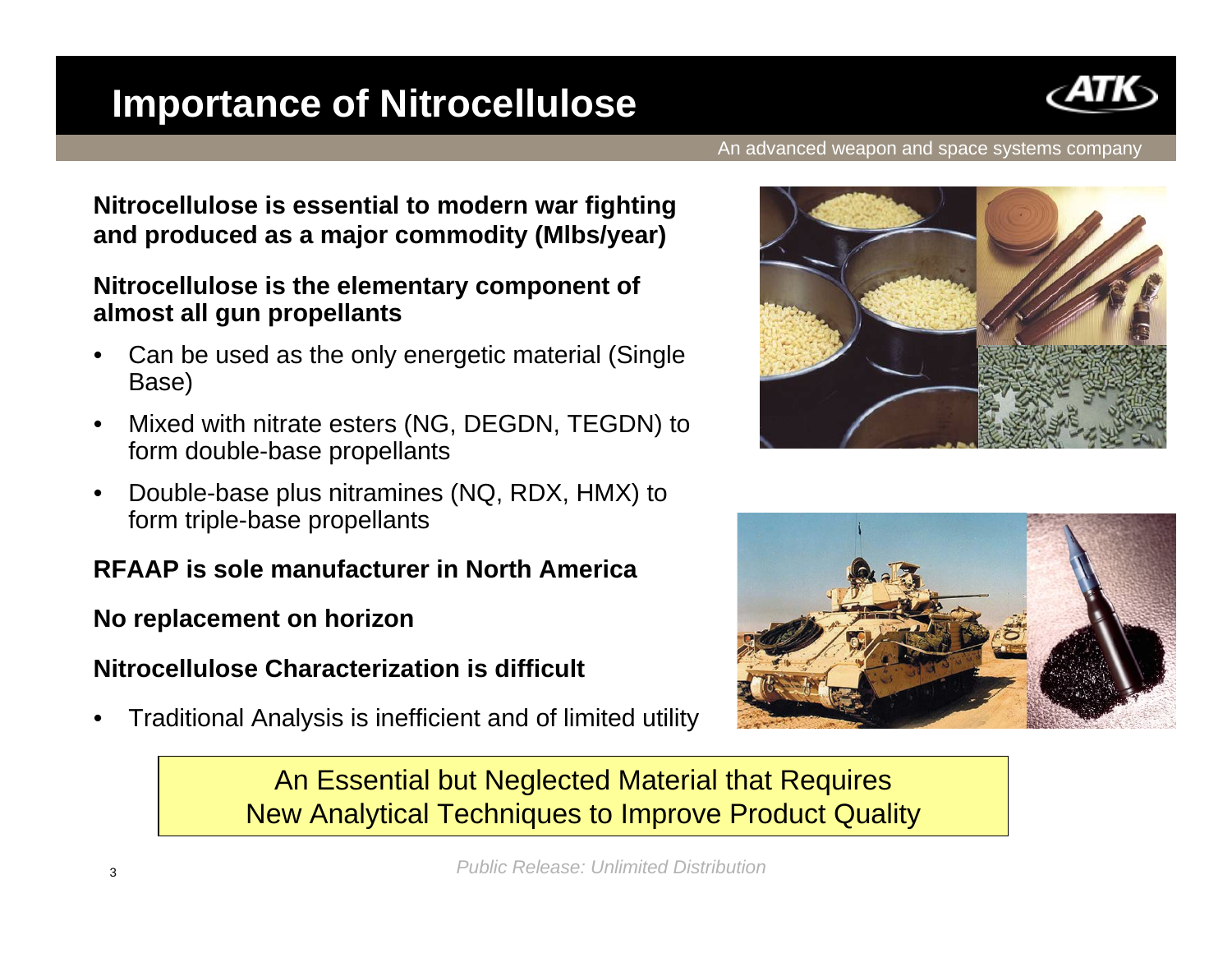## **RFAAP Nitrocellulose Process**



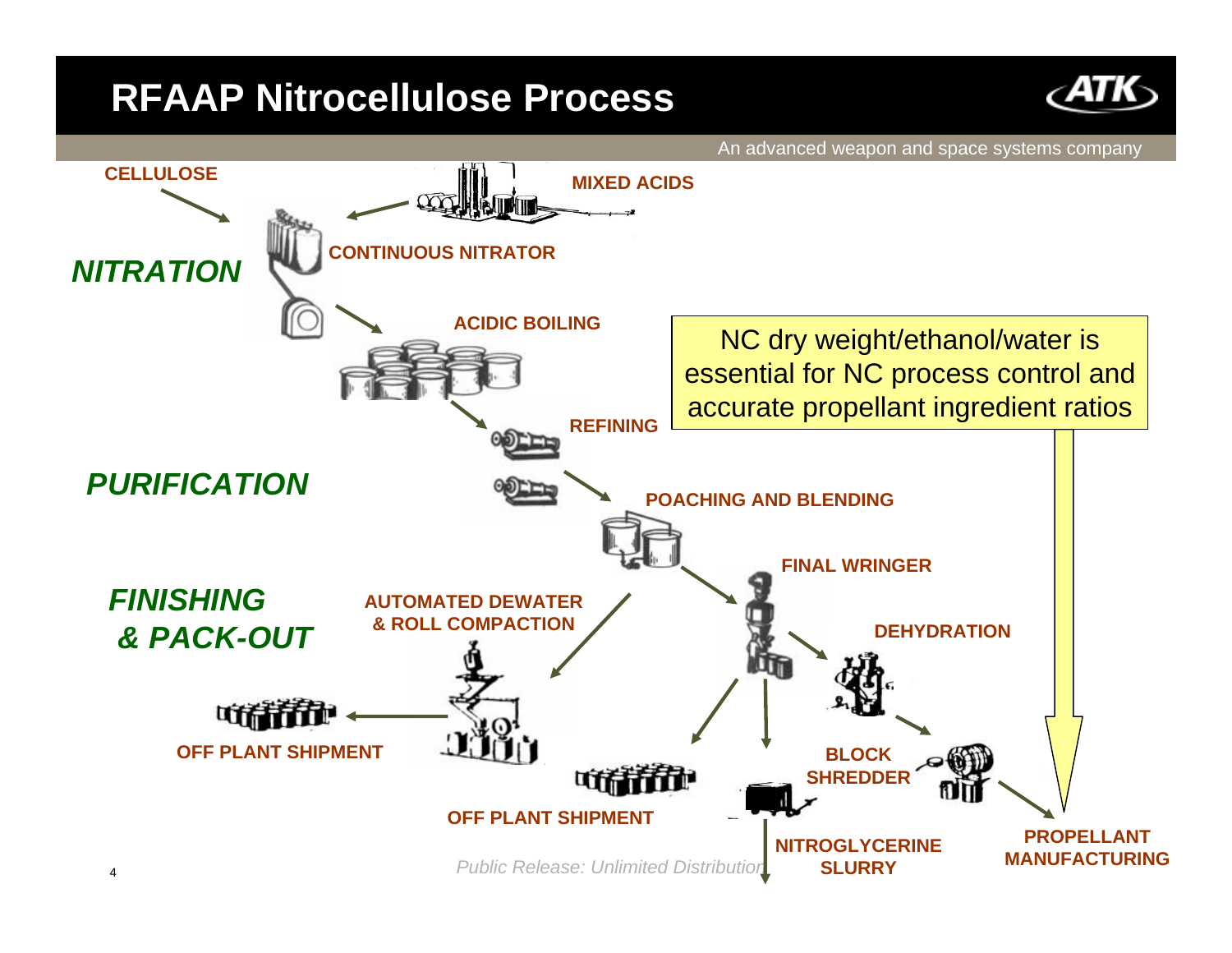# **Nitrocellulose Dehydration Process**



All military grade nitrocellulose is processed and transported in water

NC dehydration is a crucial step for propellant processing

Dehydration is a combination of pressing and water displacement by ethanol

The accurate determination of volatile levels (water & ethanol) is a limiting factor<br>to process control

- Standard method is GC
	- Time consuming for in-process material, limited sample size, potential for volatiles loss



**NC Blending NC/water slurry**



 *Public Release: Unlimited Distribution*  **NC Dehydration Press Exchanging water for EtOH**



**Final Product Shredded EtOH wet NC**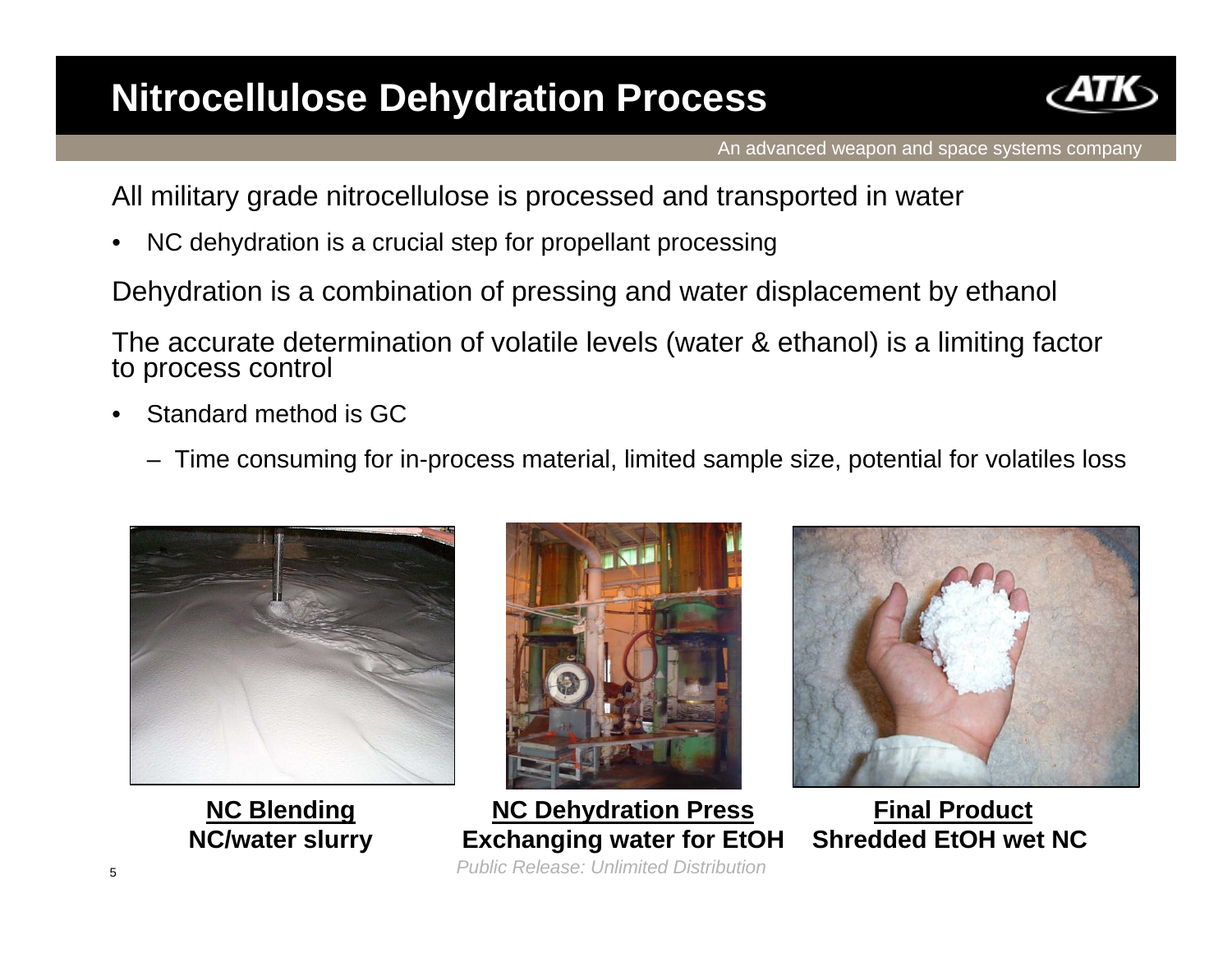

**Near Infrared Spectroscopy uses response to electromagnetic radiation at wavelengths just beyond the visible spectrum (800-2500 nm)**

**First NIR commercial applications in the 1970s were for use in Agriculture (grains & cereal)**

### **NIR energy penetrates into substances**

### **allowing:**

- testing of bulk samples (kg vs. mg)
- Increased speed (seconds vs. hours)
- Improved precision over alternative methods



NIR analysis of bulk NC samples

### **Current Instrumentation (AOTF-NIR)**

• Acousto-Optic Tunable Filters to provide solid-state simplicity and reliability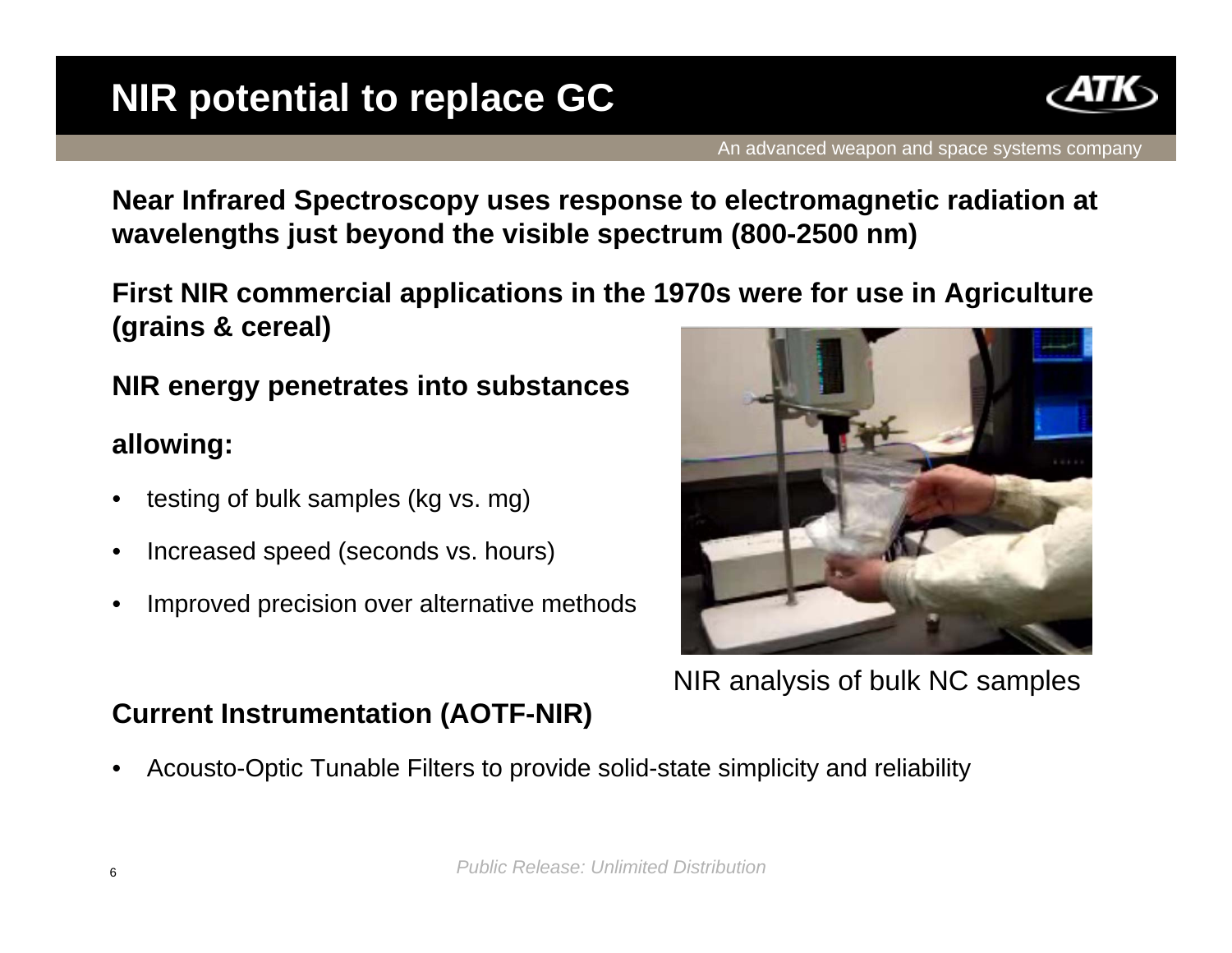## **NIR Spectra – Dehy NC**



**NIR methods use statistical analysis of frequency response mapped to a known value to generate a calibrated model with which to quantify desired analytes.** 

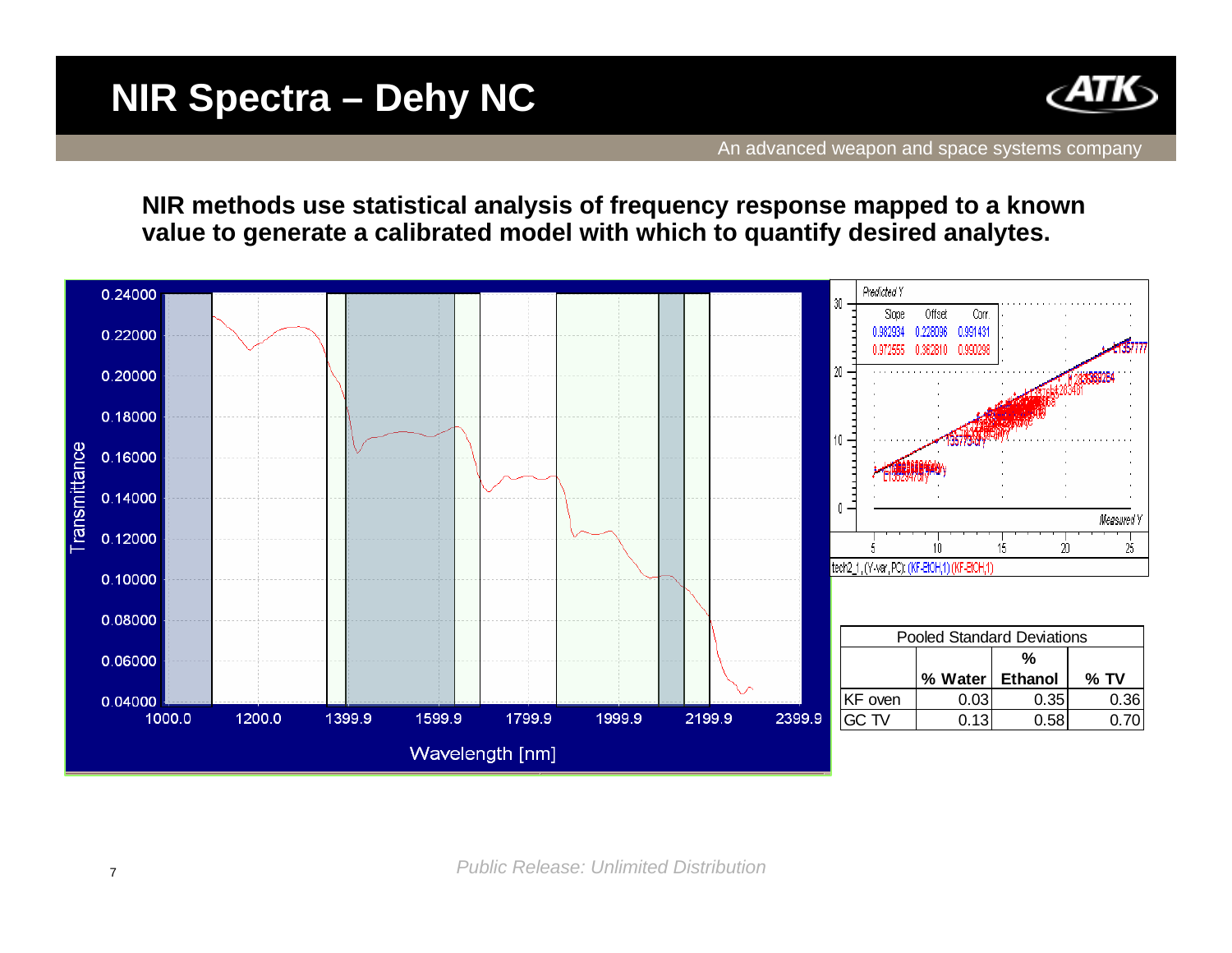# **Advantages/Challenges of NIR Method**



An advanced weapon and space systems company

*Scale* **– NIR samples are volume averaged over a bulk sample as opposed to pinpoint extracted samples for GC**

*Speed* **- 255 minutes (GC-MS) to 2 minutes (NIR) 120x faster to get an answer**

*Precision* **– Triplicate testing improves St. Dev.**

- 14% improvement in SD for Water analysis
- 24% improvement in SD for Ethanol analysis

# Brinkmann/Metrohm KF Oven Instrumentation

### **Challenges**

*Calibration* **- tied to Primary Method and Product**

### *Quality Control* **– monitoring required using primary method**

• NIR method will always require representative samples for off-line analysis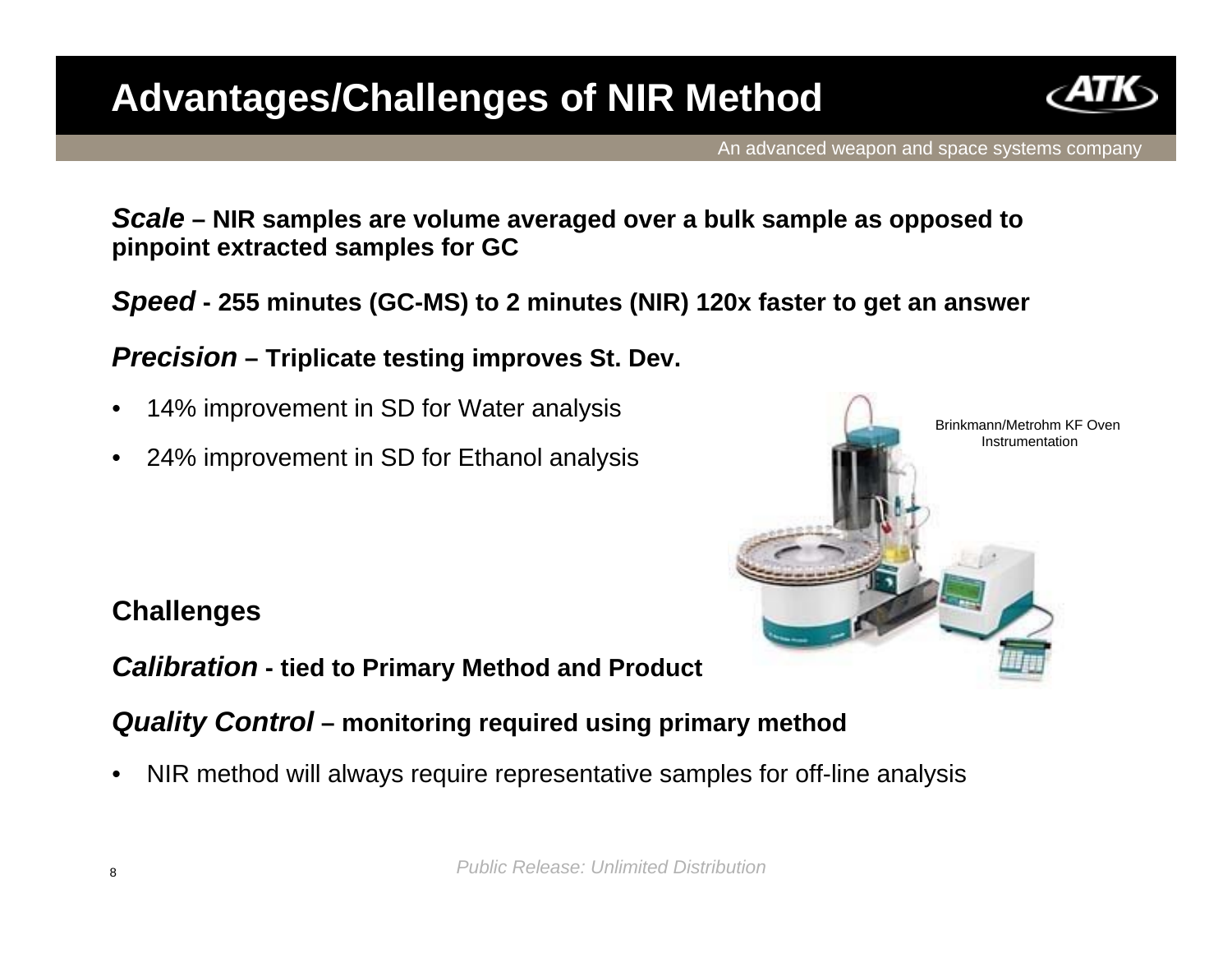# **Nitrocellulose Analysis Comparison**



An advanced weapon and space systems company

### *"Was State" – >4hrs of production material at Risk*

GC

**Prepare Sample**

**Extraction - 2 hour**

**Instrumental analysis- 2 hours**

**Data Check and Entry**

**Clean Up** 

*Total Analysis Time 4.25 hours*



*"Intermediate state"used as primary standard for NIR*

KF

**Prepare Sample**

**Setup Instrument**

**Instrumental analysis - 12 minutes**

**Data Check and Entry**

**Clean Up**

*Total Analysis Time 30 minutes*

Method Progressively Improves



*"Is State"Near Real Time*

### NIR

### **No Sample Preparation**

- Open Sample Bag
- Insert NIR Probe into sample

### **Automated Data Transfer**

### **Clean Up**

• Wipe NC back into bag

### *Total Analysis Time*



No solvents and no waste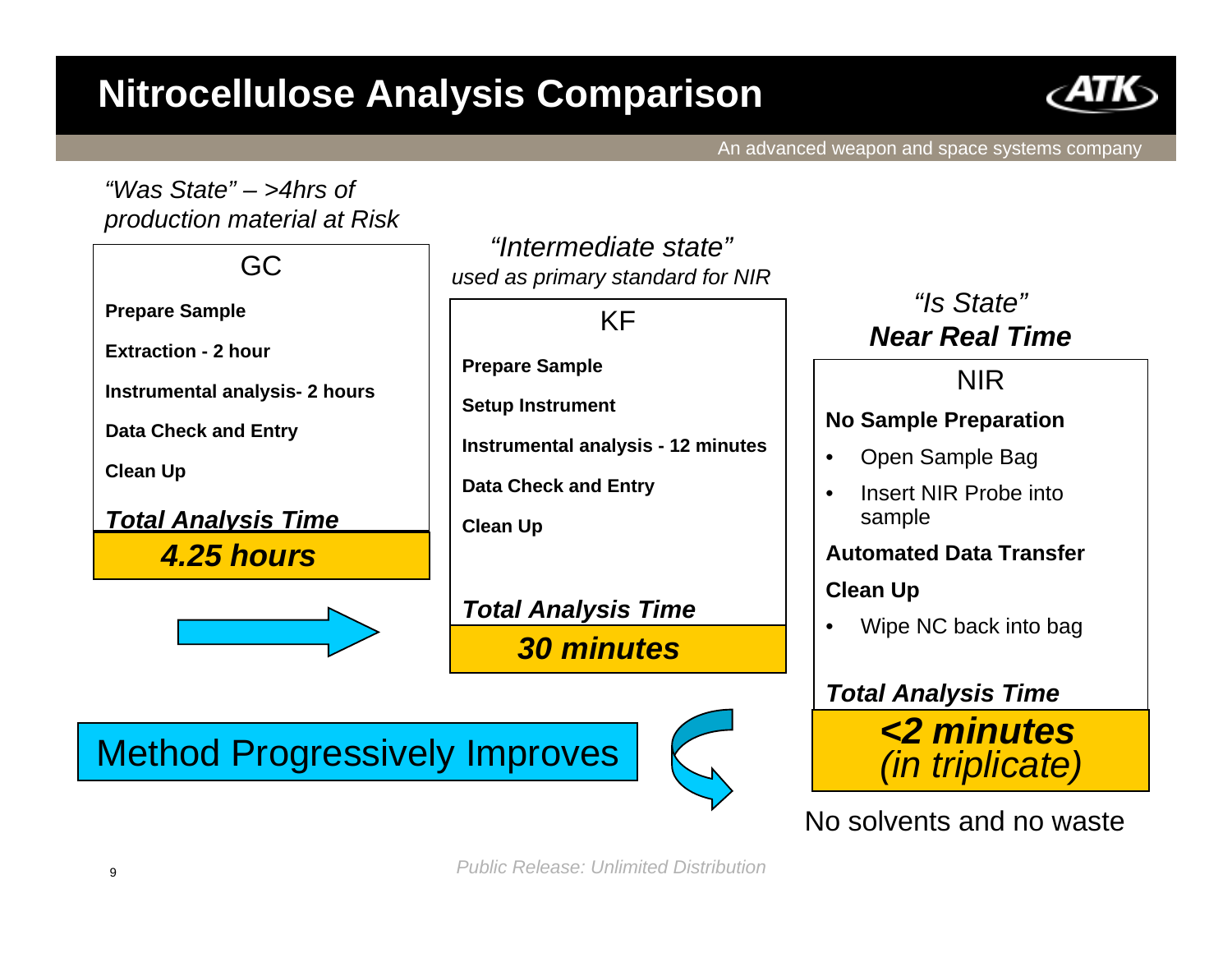

### An advanced weapon and space systems company

## **Effects on propellant processing**

- **Improved yield**
- **Less reworked material**
- **Better final product quality**

## **Importance to final product**

- **Greater consistency in delivered product**
- **Decreased round-round variation**
- **More capable weapons into the hands of the warfighters**

| <b>Propellant</b><br><b>Type</b> | Nominal<br>NG% | <b>SD</b><br>Reduction in<br><b>NG Sublots</b> | <b>SD Reduction</b><br>Extrusion<br>Pressure | Density<br>Variation<br>Reduction | <b>Overall yield</b><br><b>Improvement</b> |
|----------------------------------|----------------|------------------------------------------------|----------------------------------------------|-----------------------------------|--------------------------------------------|
| A                                | 15             | 52%                                            | 6%                                           | 3%                                | 5.1%                                       |
| в                                | 20             | 38%                                            | 7%                                           | 33%                               | 6.9%                                       |
| C                                | 25             | 35%                                            | $-1\%$                                       | 31%                               | 2.2%                                       |
| D                                | 35             | 3%                                             | $0\%$                                        | 19%                               | 1.0%                                       |
| F                                | 40             | 28%                                            | 16%                                          | 27%                               | 3.8%                                       |